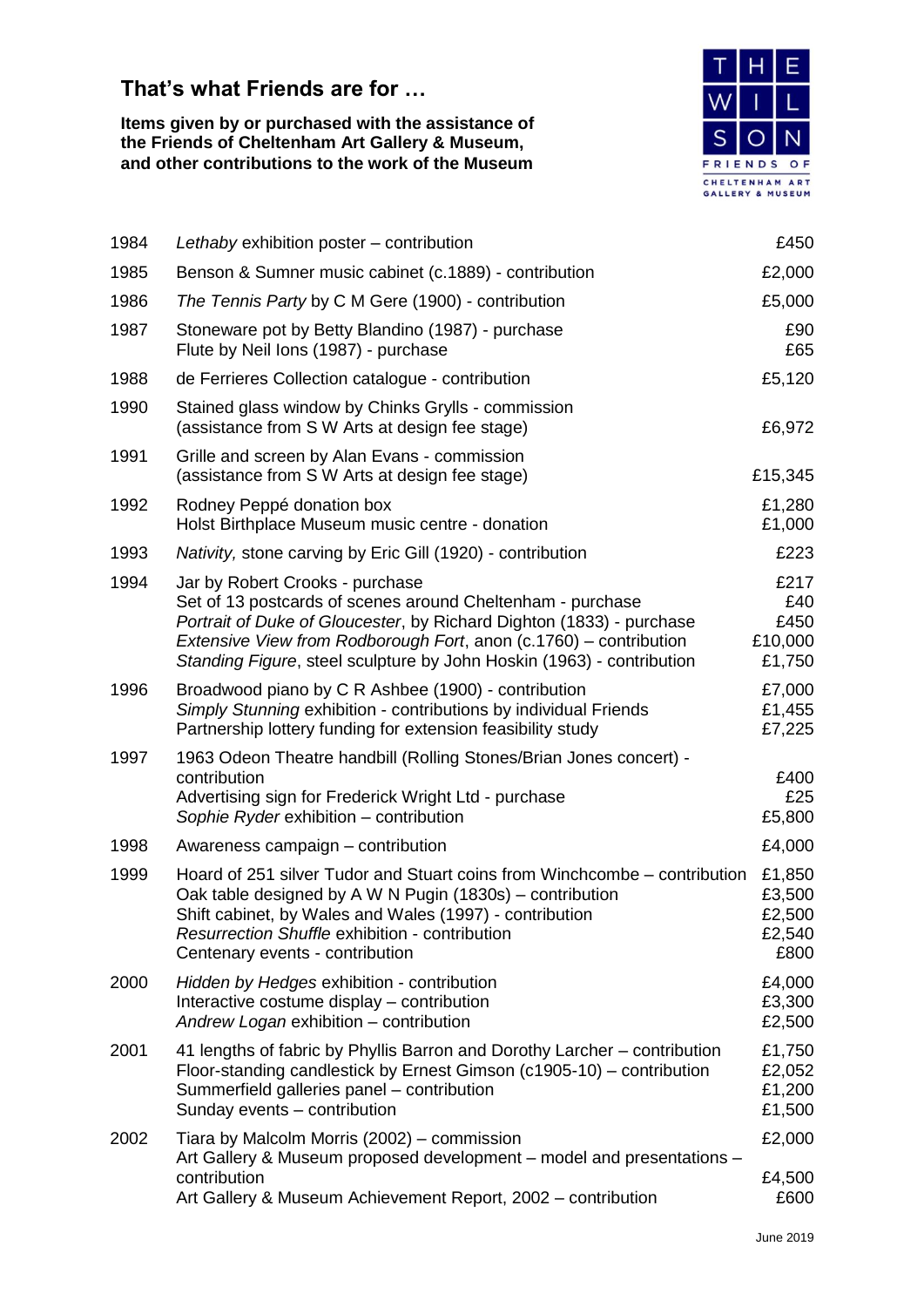| 2003 | Ironwork canopy from the former Ellenborough Hotel (1929-30) – contribution<br>Mirror by Andrew Logan - commission<br>Pair of silk shoes, worn by Princess Victoria (1830-3) – purchase<br>Two lengths of plaster frieze by Rory Young, based on a design by Ernest<br>Gimson - contribution                                                | £300<br>£2,000<br>£540<br>£140               |
|------|---------------------------------------------------------------------------------------------------------------------------------------------------------------------------------------------------------------------------------------------------------------------------------------------------------------------------------------------|----------------------------------------------|
| 2004 | Glass vase by Katherine Coleman (2003) – contribution<br>Four watercolours of South Africa and Antarctica by Dr Edward Wilson<br>(early 1900s) – contribution<br>Pencil drawing of Charlton Lane, attributed to George Rowe (1843) – purchase £350<br>'Art of Travel' quiz prizes<br>Art Gallery & Museum Achievement Report - contribution | £300<br>£3,500<br>£90<br>£670                |
| 2005 | Material relating to Frederick Wright, tobacconist – contribution<br>Liberty silver bowl (1899) - purchase                                                                                                                                                                                                                                  | £750<br>£11,400                              |
| 2006 | A Day at the Races exhibition – contribution<br>Face to Face exhibition – contribution<br>Horsing About exhibition - contribution<br>Wine glasses for use at CAGM events                                                                                                                                                                    | £1,000<br>£2,500<br>£2,500<br>£236           |
| 2007 | Gimson Cabinet (Arts & Crafts Fund)<br><b>Stanley Spencer Drawing</b><br>Donation towards Horsing About exhibition                                                                                                                                                                                                                          | £1,200<br>£1,000<br>£2,500                   |
| 2008 | Contribution towards printing of Achievement Award                                                                                                                                                                                                                                                                                          | £600                                         |
| 2009 | Membership of Contemporary Arts Society<br>Carol Conde picture<br>Sponsorship of Surrealism exhibition<br>Display equipment for Arts and Crafts Gallery (Arts & Crafts fund)                                                                                                                                                                | £1,000<br>£405<br>£6,000<br>£1,500           |
| 2010 | Membership of Contemporary Arts Society<br>Contribution towards printing report                                                                                                                                                                                                                                                             | £1,000<br>£600                               |
| 2011 | Sponsorship of the Horse Parade<br>Membership of Contemporary Arts Society<br>Museum Redevelopment grant                                                                                                                                                                                                                                    | £3,500<br>£1,000<br>£75,000                  |
| 2012 | Membership of Contemporary Arts Society<br>Contribution to Rothenstein portrait<br>Horse Parade costs<br>Museum Redevelopment grants                                                                                                                                                                                                        | £1,000<br>£7,500<br>£6,556<br>£115,000       |
| 2013 | Membership of Contemporary Arts Society<br>Museum Redevelopment grant                                                                                                                                                                                                                                                                       | £1,000<br>£60,000                            |
| 2014 | Specially commissioned visitor seating<br>Support to the Jerwood Drawing Prize exhibition (November)<br>Sponsorship of the still small voice exhibition (Jan-May 2015)                                                                                                                                                                      | £10,000<br>£20,000<br>£30,000                |
| 2015 | Contribution towards the purchase of The Musicians embroidered panel<br>Costs associated with the display of The Musicians embroidery<br>Plinth for the Rodin sculpture<br>Display of costume items to accompany the Audrey Hepburn exhibition<br>Purchase of portrait of Captain Henry Skillicorne                                         | £6,064<br>£286<br>£2,565<br>£3,904<br>£6,820 |
| 2016 | Support to Hidden Agenda exhibition, including Arts Council match funding<br>Edward Wilson's pipe<br>Two items for the Paper Store: an address to George IV in Cheltenham; a                                                                                                                                                                | £5,500<br>£5,000                             |
|      | portrait of James King, Master of the Ceremonies                                                                                                                                                                                                                                                                                            | £226                                         |
| 2017 | Conservation work on the Edward Wilson sketchbook                                                                                                                                                                                                                                                                                           | £488                                         |